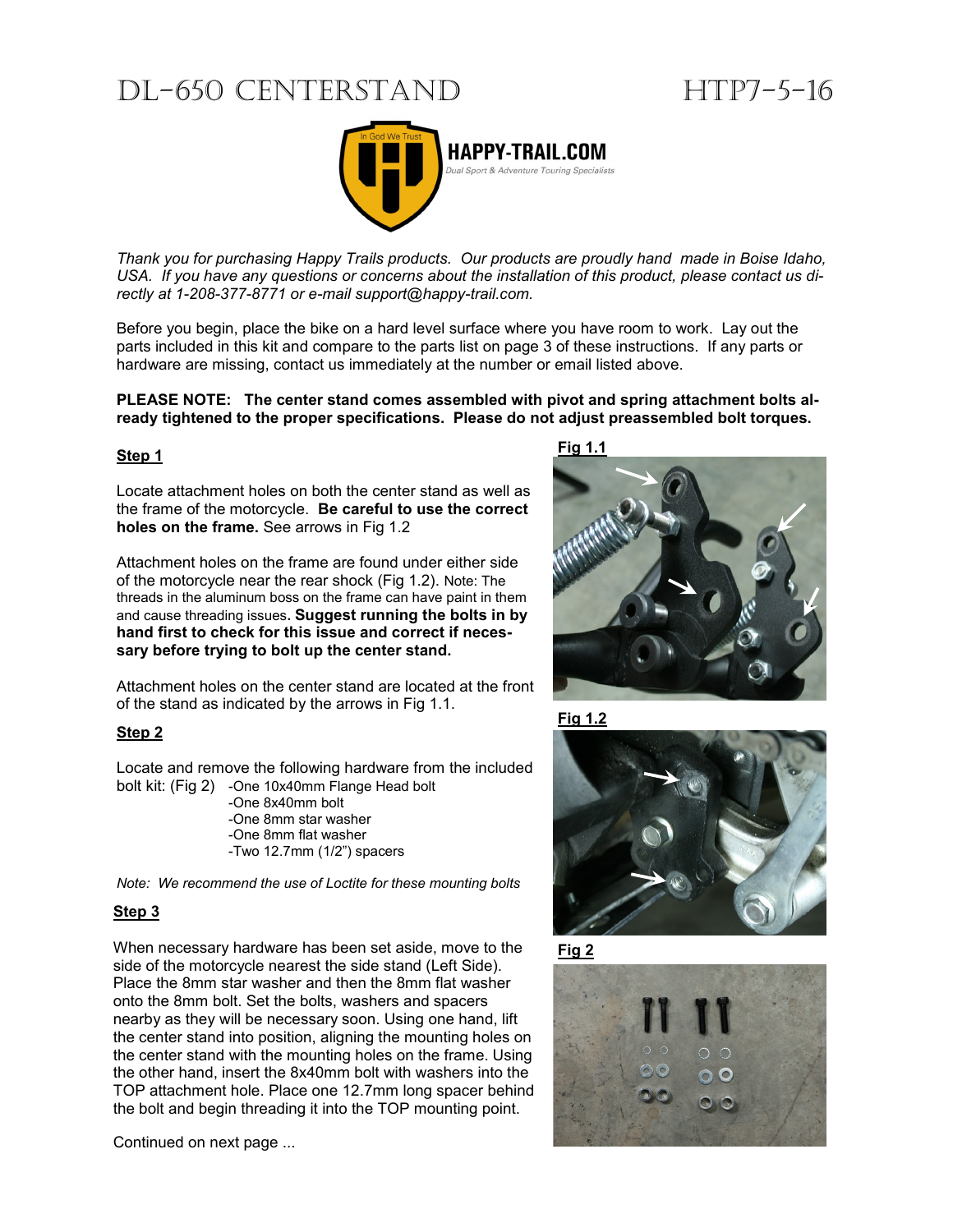# DL-650 CENTERSTAND HTP7-5-16

### **Step 3 continued**

Using a free hand support the center stand to ensure unnecessary pressure is not placed on the 8x40mm bolt. Once the top bolt has begun to thread into the hole, insert the 10x40mm Flange bolt into the BOTTOM mounting hole on the center stand. Slide one 12.7mm long spacer behind the bolt and thread it into the hole by hand. Do not completely tighten either bolt as the center stand may bind into an incorrect position (Fig 3).

### **Step 4**

Move to the opposite side of the motorcycle (right side) to continue installation. Clearance is limited on this side of the motorcycle due to the position of the exhaust headpipe, although installation is similar on both sides (Fig 4).

Place a 8mm star washer and flat washer onto the 8mm bolt. Using one hand, lift the center stand into position, aligning the mounting holes on the center stand with the mounting holes on the frame. Unlike the previous side, insert the 10mm bolt into the BOTTOM mounting hole on the center stand first. Slide on one 16mm long (5/8") spacer and any necessary extra flat washers to fill the gap behind the bolt and thread it into the hole by hand.

Next, insert the 8mm bolt with washers into the TOP attachment hole. Place one 16mm long spacer and extra flat washers if necessary behind the bolt to help fill the gap (same quantity as 10mm bolt) and then begin threading the bolt into the TOP mounting point. This may be difficult due to clearance issues with the headpipe.

#### **Step 5**

Using a 7" 6mm Allen wrench, or a 6mm Allen socket and 7" ratchet extension, reach between the frame and rear master cylinder rod to tighten the top mounting bolt. (Fig 5)

Note a "ball head" hex socket makes this step easier.

#### **Step 6**

You may now tighten all four connecting bolts. Tighten only these four bolts. DO NOT TIGHTEN OTHER CENTER-STAND PIVOT OR SPRING BOLTS SINCE THEY WERE SET AT THE FACTORY.

The four mounting bolts should be tightened to the following specifications:

> -8X40mm (TOP) bolts to 17ft/lbs -10x40mm (BOTTOM) bolts to 34ft/lbs

When bolts have been torqued to the specifications listed, the center stand is ready for use.



**Fig 4**



#### **Fig 5**